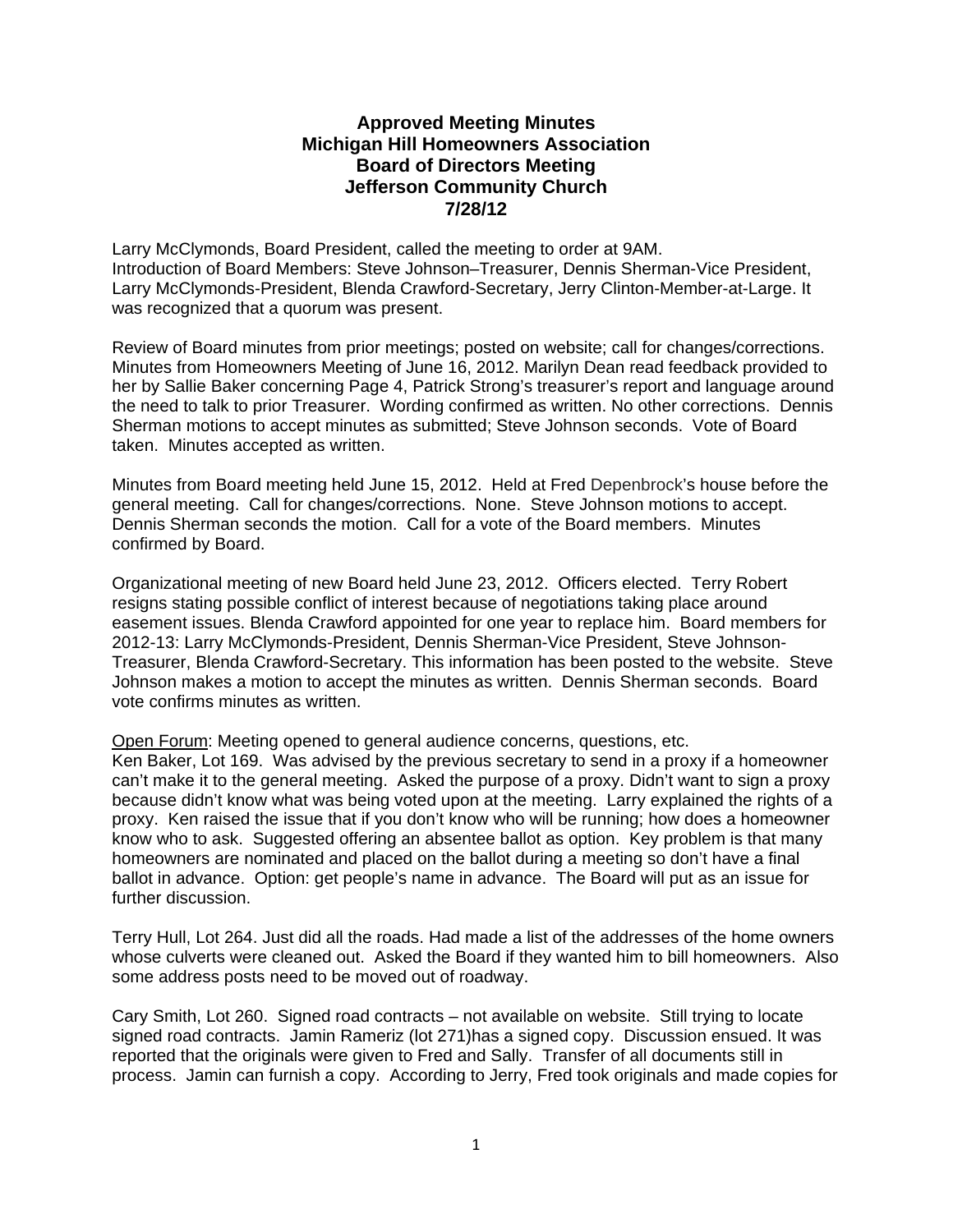everyone. Copies in box had no signatures. Board is in the process of obtaining the signed contracts.

#### Officer reports:

Larry McClymonds: Status of easements: ongoing work with the attorney and interested parties. Until final information is available, no progress will be reported to protect the process. Currently open conversations and negotiations. Until cleaned up, privacy is appropriate but are starting to make progress. Working on 3 easements: Carrington's – fenced 9 acres of Michigan Hill; Michigan Hill road at southeast corner – MH has had 30 year right-of-way. BLM sold land and MH needs to re-negotiate 530' section of road. Augmentation road – right-of-way crosses two properties. Attempting to work with property owners to reach an agreement and work through logistics of new right-of-way agreement. Trying to wrap these items up this year.

Conduct of meetings policy: draft #6 put up after new board appointed. The  $5<sup>th</sup>$  draft was improved by Mark Matulik and the policy committee. This policy is required by CIOWA. Looks at proper procedures and how to work with people. This policy is a set of standards on how the vote takes place at standard meetings; conduct at meetings; owner input, etc. Until there is a motion from the board, no input from the general audience.

No additional comments from the board. The policy will ultimately be approved by the Homeowners. The current draft is on the website under governing documents. Steve Johnson motions to adopt draft #6 of the policy. Dennis Sherman seconds the motion. Discussion from the floor:

Cary Smith Lot 260: does the document allow recording even though the attorney recommended against it? Board response: yes. Can anyone record? Yes. Helps to keep meetings civil and treat people appropriately. Vote of board called. Motion carries.

Reserve study policy requirement: The requirement of a Reserve Study puts a budget together for roads, gravel, culverts, etc. It forces a Homeowners Association to create a study that identifies the assets of the community, roads, grader, fences, fenced off burn pit, augmentation pond, etc. It takes a look at the assets, and puts them into several classes. For MH, it includes the augmentation pond, weir, ditch, operating equip, etc. Assures that there is adequate reserves in place to replace assets as needed to take care of them. The Board would like to create a Reserve study committee, 4-6 members, and will look for volunteers to get started on this requirement. Blenda Crawford moved for a Baseline reserve committee to be appointed with the duties to provide a baseline report due by April 14, 2013. Guidance is provided in the reserve study guidelines. Study identifies assets and estimated costs of replacement and identifies additional maintenance which may surface over the next ten years. Discussion from the floor:

Cary Smith – is there a formula? No. What is the period of time that this committee needs to look at? Larry McClymonds responded that the scope of the reserve policy covers asset identification and anticipated repair and potential replacement costs. It includes a physical and financial analysis; and must be completed within 12 months. It includes a physical analysis of inventory, things that need to be maintained, condition of components, estimates of remaining useful life, analysis of funds, and relation of expected needs. The committee will identify useful life of various assets. Call for board vote: all approved.

Campers and Trailers: Larry contacted Mark Matulik to look at specific sections, specifically one brought up by Terry Hull at the general meeting, section 9 regarding campers and trailers. He will review how an improved lot is defined and guidelines for campers on improved property and on unimproved lots. Mark will review section 9 and enforcement covenants. He will also review surrounding issues, including ability of the association or designated board member to enter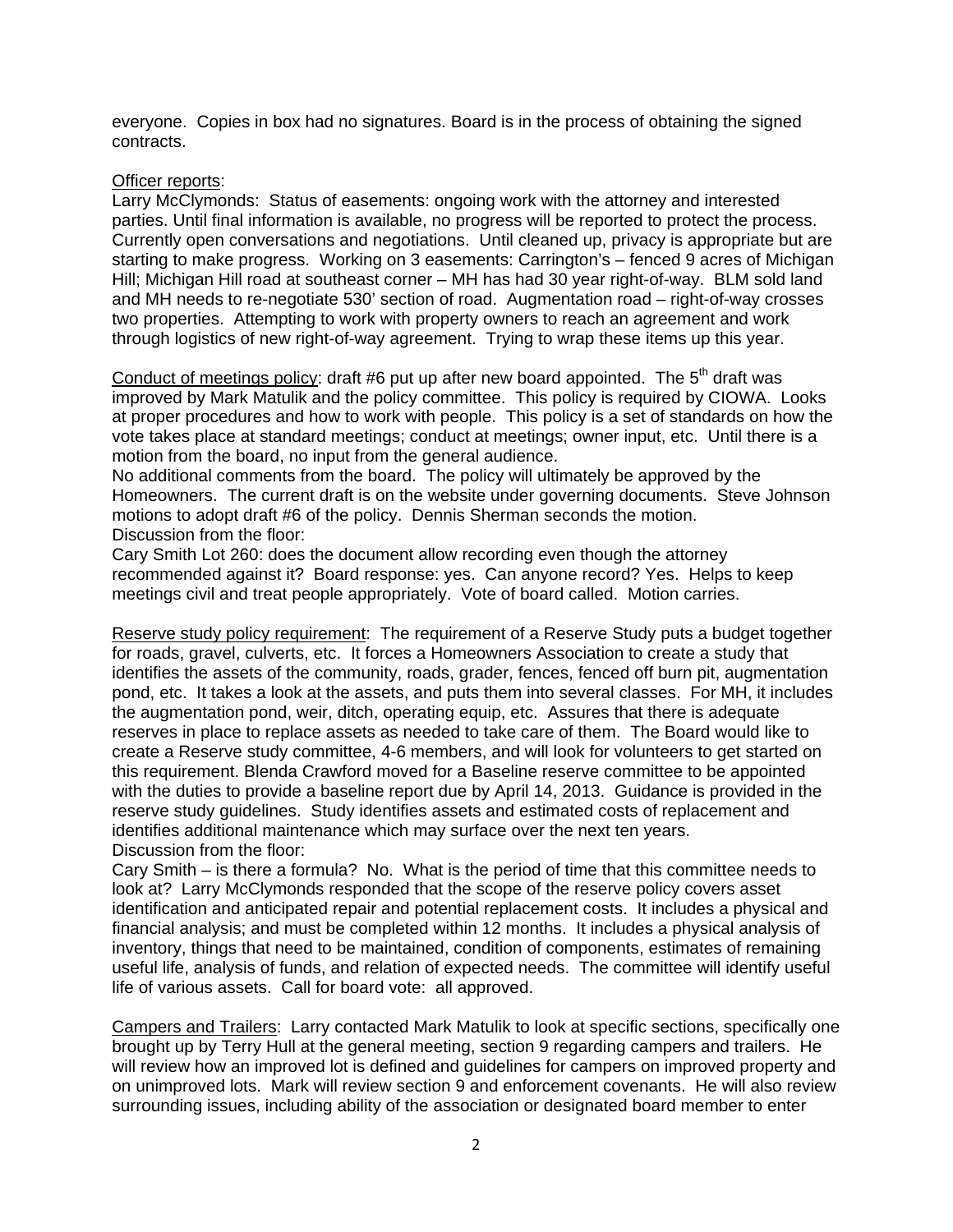upon a lot if there is an issue to rectify things. He will also look at state, county and association laws and look at how MH as a community wants to handle those issues. How should conflicts between county and MHHOA covenants be handled?

### Discussion opened to floor for discussion:

Terry Hull would like clarification regarding camping on properties. The Gallegos have property behind him and were taken to court because of leaving camper on lot. MHOA won and the Gallegos could not use it on an improved lot. Dennis Sherman indicated that if someone stays in a camper on an improved lot for a weekend, it is not a problem. Question: What if someone is staying in your motor home which is always on the property? Would like Board clarification.

Ken Baker – asked who is going to make the determination to what is an improved lot? A lawyer, a study group? Gerry Dean, Lot 130, raised the question as to why can't MH go back to the way it was originally, go back to the county rules of leaving a trailer from Memorial Day to Labor Day and have the association give a permit for that summer period of time. Suggest that it would help people that are selling their properties. Terry Hull – indicated that a trailer on a house up from Utley's house has been on there 4 years. Has had four different plans submitted.

Board response: these are good suggestions that will be pushed to the committee. Good changes take time. A lot of ideas are out there and it will take time to bring things to alignment. The board will ask for input, including Attorney Group Hindman Sanchez and community input. Consensus is a good thing. Additional clarifications will include trailers being left all year long, including those which have a building permit with no activity. At the end of the research and discussion, some language that is acceptable to the community that looks at the whole section that includes use of trailers will be drafted. We hear and appreciate suggestions and complaints. MHOA members should email board members with additional input on this and other items of interest.

## Dennis Sherman – Architectural Control Committee:

Mike Hogan provided the report for the ACC. Notes presented by committee incorporated by reference. See Appendix A. Key topics: Look into how approvals are handed out, i.e. placement, neighbors, types of turbines, etc. Logistical information was exchanged to assist ACC with follow up on issues. Three new members on ACC were each elected for 3-yr term. Mike suggests converting to a 1-, 2- and 3- year terms so that there is continuity to the ACC, same as the Board.

Larry requested that Dennis to oversee newsletter.

Jerry Clinton – Member at large, overseeing roads: Reported that a start-up procedure done each time the equipment is used. Started grading 6/15/12. 7/19/12 – roads look wider and are ready for road base. Start up procedures on the grader: two new filters replaced and air filters cleaned. Will need two new blades. Have kept track of fuel on log book. Never given one so didn't know that she needed one. The Terry Hull and Jamin Rameriz have a log book. Going to go through it make herself one. All culverts are cleaned and some needed to straighten; otherwise done. Terry Hull explained grader startup procedure. Clinton has a proposal for a 500-gal fuel tank, purchased out of Fairplay. Able to purchase fuel at a little less than paying at the pump, which will be cheaper in the long run. An estimate was requested on how much fuel is generally used over a summer. Discussed the need winter mix which is different than fuel used in the summer. Grader holds 75 gals. Discussion raised the need to locate the association's fuel barrel hand pump. Culverts: piles of dirt remaining from culvert work. Larry requested that Terry/Tom think about what to do with remainder piles. Also requested that they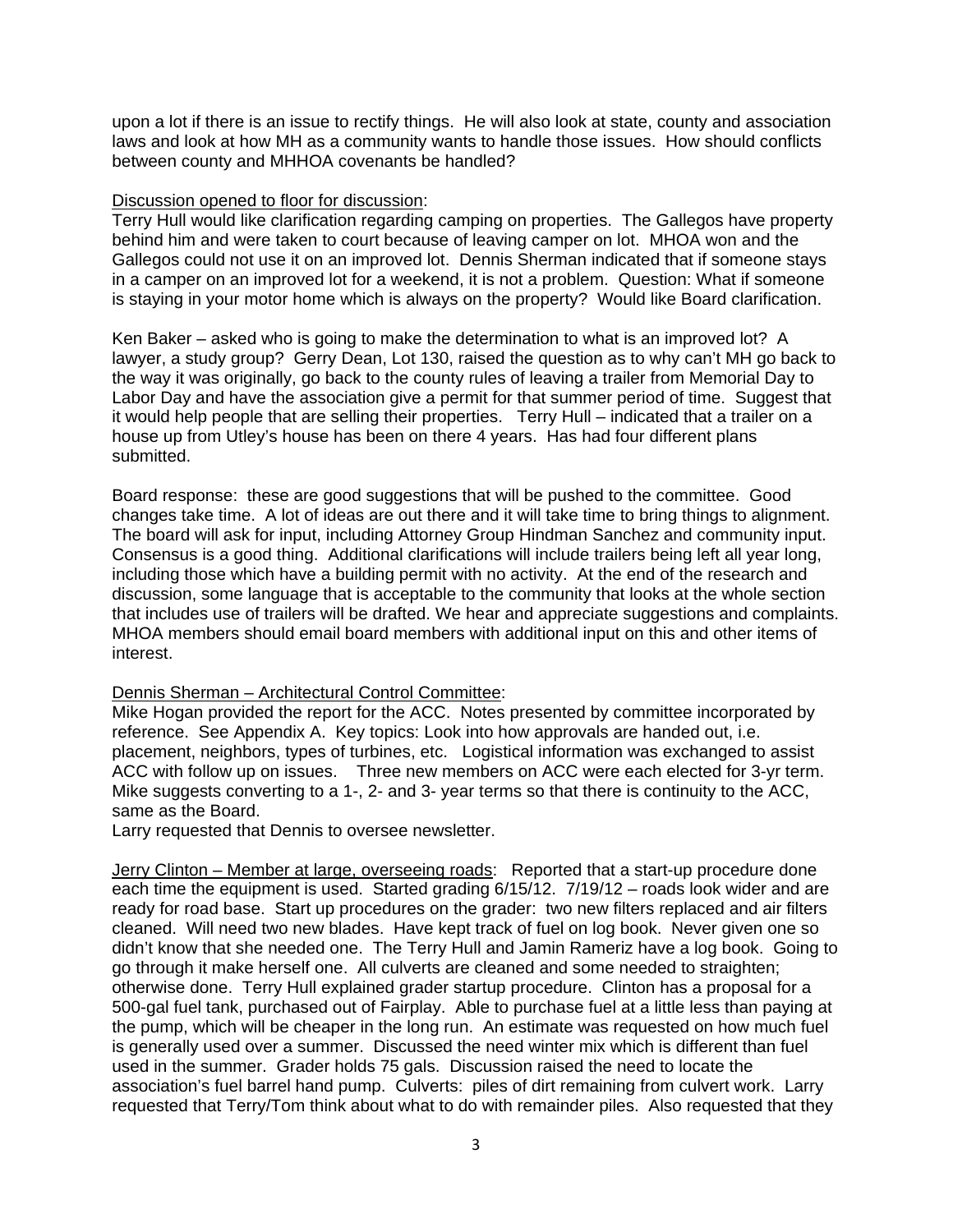check some of the places where piles/ridges remain for water puddles. Terry Hull indicated that he went with a couple of teenagers and raked out most of the piles. Gravel: Budget is \$5500. How much gravel: 10 loads 15 tons per load, \$2300 for gravel and trips. Needs 42 loads. \$10,000. Possible topic for reserve study.

Cary Smith asked if the remaining balance from last year's budget, mentioned at the general meeting, be used for additional road work this year. Larry indicated that at those funds had to be used toward attorneys' fees and that the Board will stick to budget right now. Will have another road grading late summer/early fall. Steve Johnson recommended spending a little more now since MH was getting a good price on the gravel. Larry suggested bumping the budget to \$7000 on gravel. Steve Johnson made the motion to spend \$7000; Dennis Sherman seconded the motion

Discussion was opened to the floor:

Marilyn Dean, supportive of additional budget since the roads were just widened. Tom Clinton will work with truckers to get paid at end of project, with check due at end of project. Call for vote on motion: Approved by board.

Augmentation pond: full and stocked. 105 rainbow trout, 6 carp and two 24-inch trophy trout. Weir: needs repair, option: sandbags. Tom Clinton – rather than dig out and reform, use sand bags around the base. Needs to find sandbags. Repairing outside flow. Come in bundles of 100. Want small ones that are partially filled. Larry will go online to find. Jerry Dean will check as well.

Augmentation fill ditch: working fine. Does need some work – work day? Part of the new easement will provide right-of-way so that MH can make repairs. Will need a culvert for draining lake as part of plans.

Burn pit: another berm has been built with grader, 3 feet deeper than previous berm. Need to avoid surface water. Terry Hull – suggest adding budget item for burn pit as contribution for fire department to get it burned more often. Also, commercial chippers may be interested – Tom Clinton will check.

Pete Armstrong – still wanting to get in and get some wood.

Steve Johnson - Treasurer's report: Number of Lot dues not paid: 9. Will send additional letter and file liens where no response. Checking balance: \$24,000. Other \$2,000 CD was located and access was gained. Additional CD comes due in September. CDs were shopped around and best ROI found. All investments have been located and will be relocated and put into primary bank. Savings \$40,800 (taken out of checking account). \$6,000 in Texas CD. Will be getting a bookkeeper who will start August 1. Has four outstanding bills: about \$5,000. Jerry Clinton has outstanding bills to submit. Has bill for weed spraying, Hindman Sanchez, and State Farm Insurance. Looking into re-quotes for insurance. Insurance bill is \$1,900. All numbers are approximate.

Larry McClymonds made a motion to officially remove last year's board members (Fred Depenbrock, Patrick Strong, andJerry Clinton) as signators on bank accounts and other financial instruments and add three of the current board members: Larry McClymonds – President, Dennis Sherman – Vice President, and Steve Johnson – Treasurer. Steve Johnson seconds the motion.

Floor Discussion: buy enough fuel to fill up tank so that checks for fuel can be timely. Think about a debit card. Anyone that's a signer can have a debit card.

Vote called: motion to change signators approved.